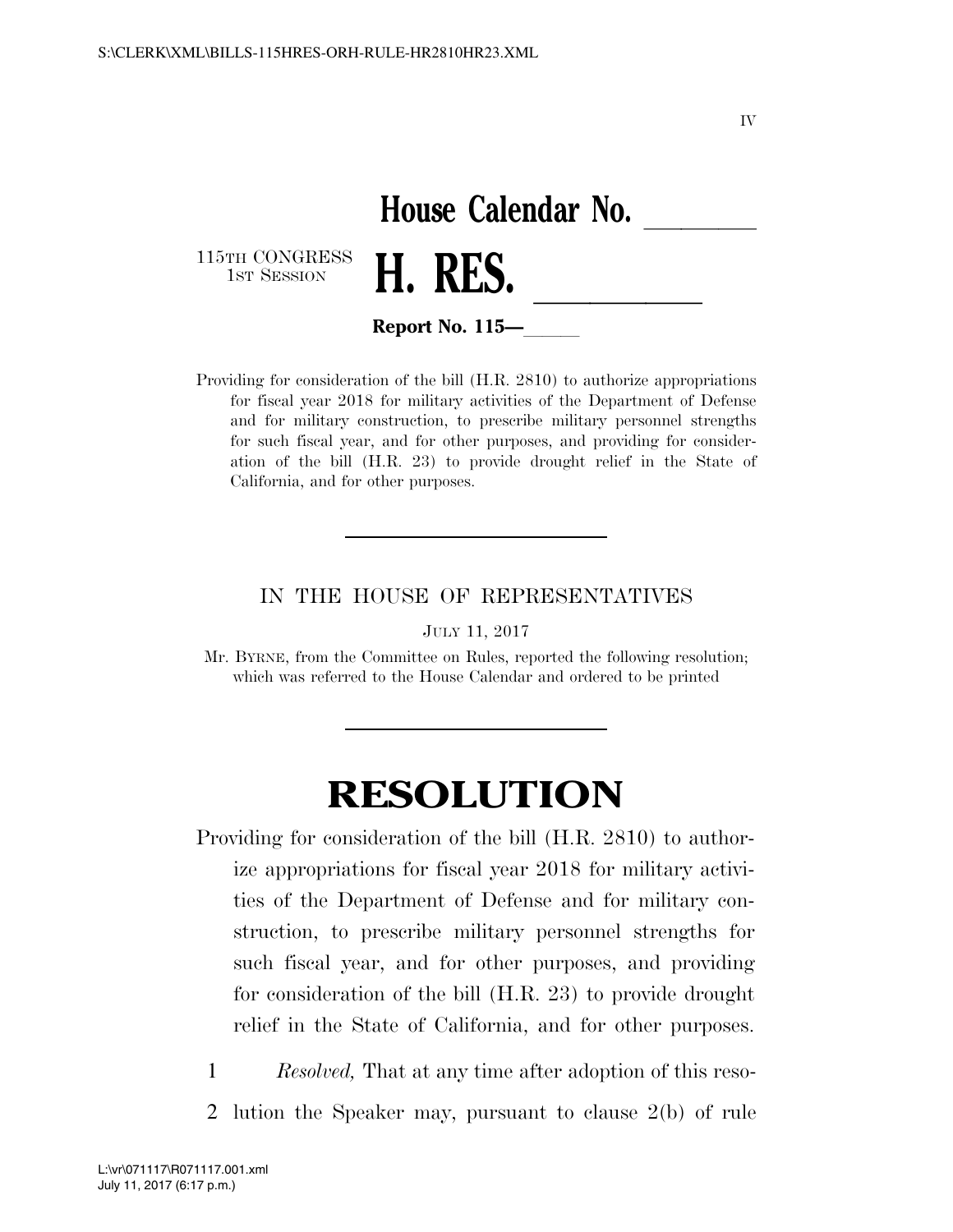$\mathfrak{D}$ 

 XVIII, declare the House resolved into the Committee of the Whole House on the state of the Union for consider- ation of the bill (H.R. 2810) to authorize appropriations for fiscal year 2018 for military activities of the Depart- ment of Defense and for military construction, to prescribe military personnel strengths for such fiscal year, and for other purposes. The first reading of the bill shall be dis- pensed with. All points of order against consideration of the bill are waived. General debate shall be confined to the bill and shall not exceed one hour equally divided and controlled by the chair and ranking minority member of the Committee on Armed Services. After general debate the bill shall be considered for amendment under the five- minute rule. In lieu of the amendment in the nature of a substitute recommended by the Committee on Armed Services now printed in the bill, an amendment in the na- ture of a substitute consisting of the text of Rules Com- mittee Print 115-23, modified by the amendment printed in part A of the report of the Committee on Rules accom- panying this resolution, shall be considered as adopted in the House and in the Committee of the Whole. The bill, as amended, shall be considered as the original bill for the purpose of further amendment under the five-minute rule and shall be considered as read. All points of order against provisions in the bill, as amended, are waived.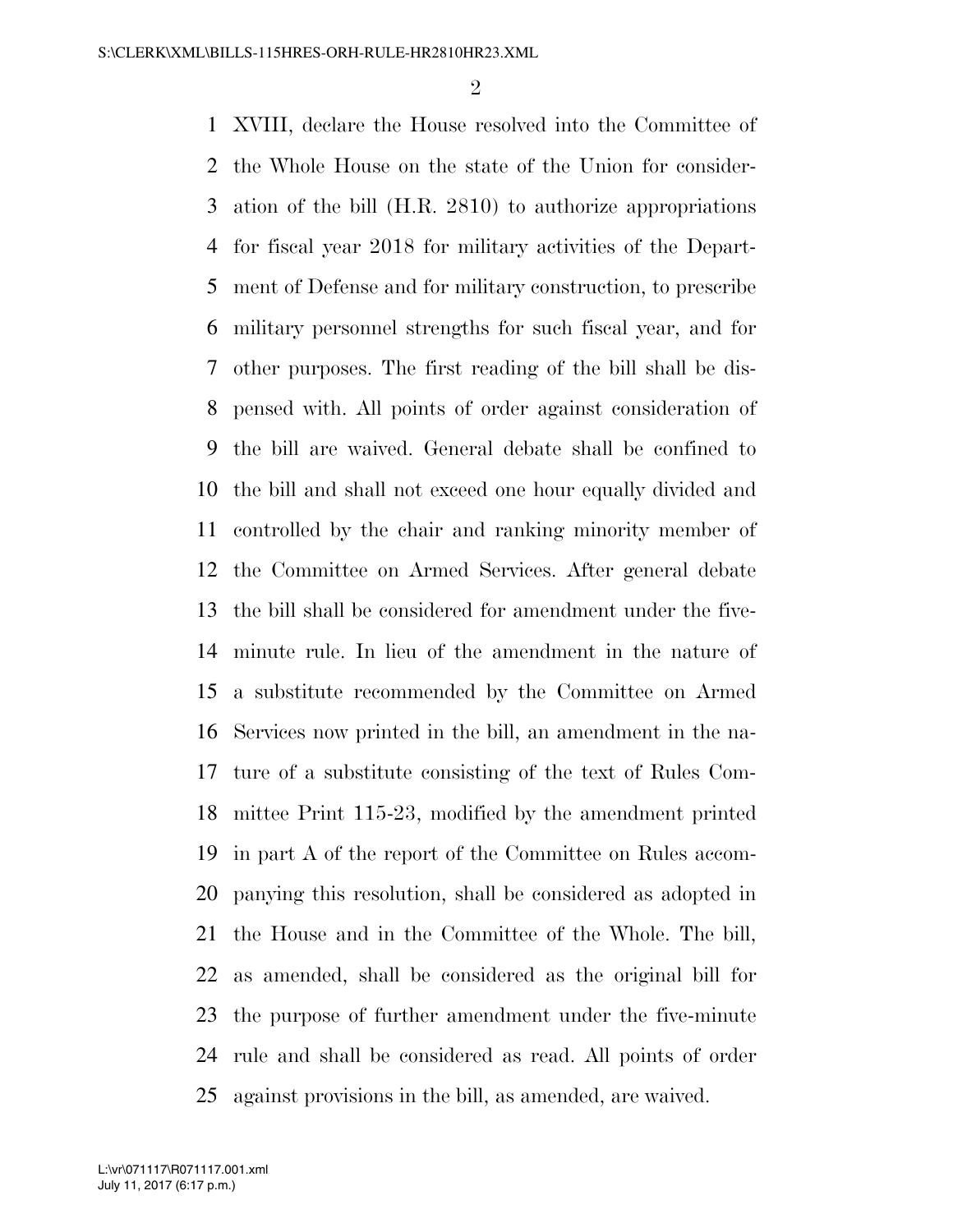SEC. 2. (a) No further amendment to the bill, as amended, shall be in order except those printed in part B of the report of the Committee on Rules accompanying this resolution and amendments en bloc described in sec-tion 3 of this resolution.

 (b) Each further amendment printed in part B of the report of the Committee on Rules shall be considered only in the order printed in the report, may be offered only by a Member designated in the report, shall be considered as read, shall be debatable for the time specified in the report equally divided and controlled by the proponent and an opponent, shall not be subject to amendment, and shall not be subject to a demand for division of the question in the House or in the Committee of the Whole.

 (c) All points of order against the further amend- ments printed in part B of the report of the Committee on Rules or amendments en bloc described in section 3 of this resolution are waived.

 SEC. 3. It shall be in order at any time for the chair of the Committee on Armed Services or his designee to offer amendments en bloc consisting of amendments print- ed in part B of the report of the Committee on Rules ac- companying this resolution not earlier disposed of. Amend- ments en bloc offered pursuant to this section shall be con-sidered as read, shall be debatable for 20 minutes equally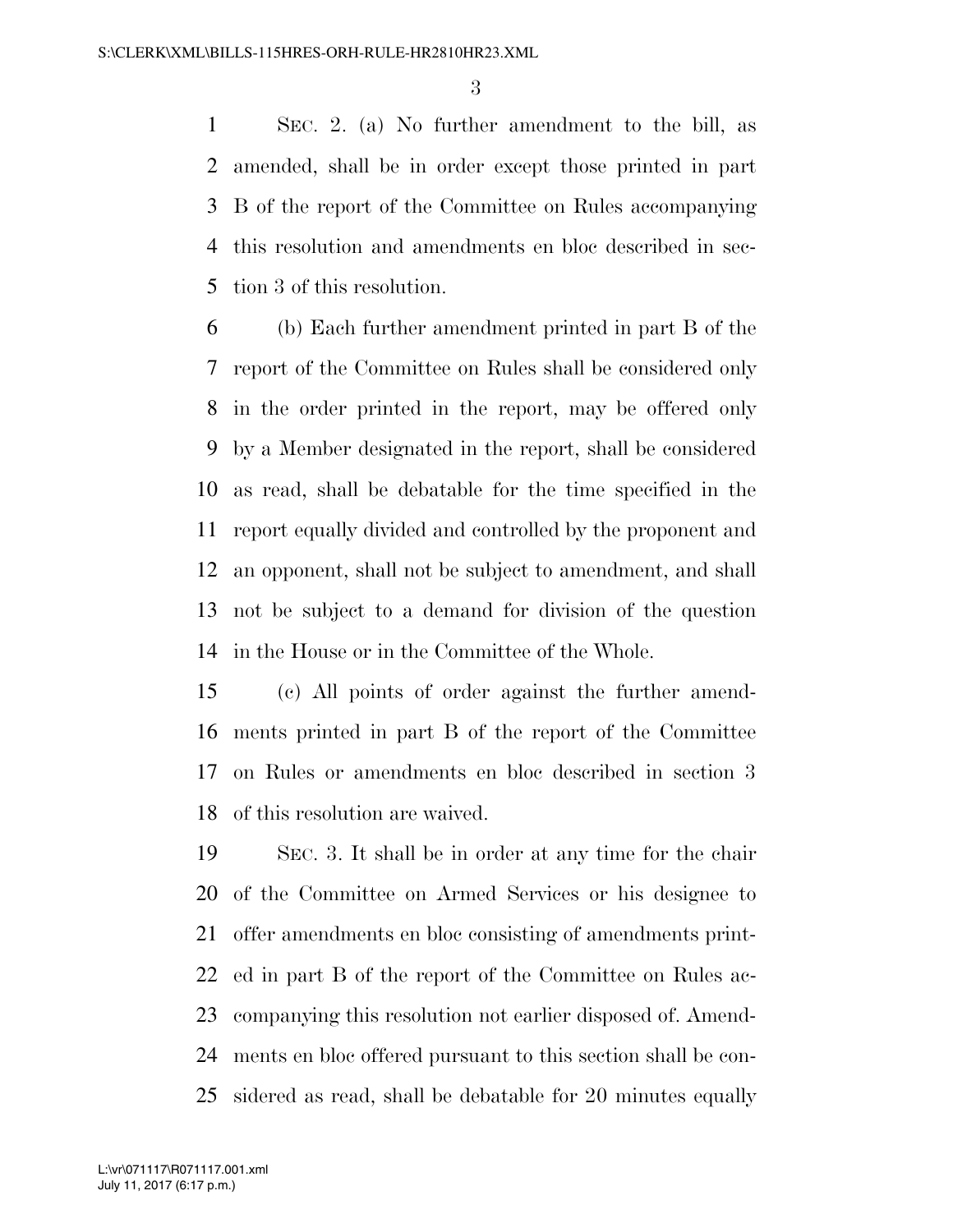divided and controlled by the chair and ranking minority member of the Committee on Armed Services or their des- ignees, shall not be subject to amendment, and shall not be subject to a demand for division of the question in the House or in the Committee of the Whole.

 SEC. 4. At the conclusion of consideration of the bill for amendment pursuant to this resolution, the Committee of the Whole shall rise without motion. No further consid- eration of the bill shall be in order except pursuant to a subsequent order of the House.

 SEC. 5. At any time after adoption of this resolution the Speaker may, pursuant to clause 2(b) of rule XVIII, declare the House resolved into the Committee of the Whole House on the state of the Union for consideration of the bill (H.R. 23) to provide drought relief in the State of California, and for other purposes. The first reading of the bill shall be dispensed with. All points of order against consideration of the bill are waived. General de- bate shall be confined to the bill and shall not exceed one hour equally divided and controlled by the chair and rank- ing minority member of the Committee on Natural Re- sources. After general debate the bill shall be considered for amendment under the five-minute rule. It shall be in order to consider as an original bill for the purpose of amendment under the five-minute rule an amendment in

July 11, 2017 (6:17 p.m.) L:\vr\071117\R071117.001.xml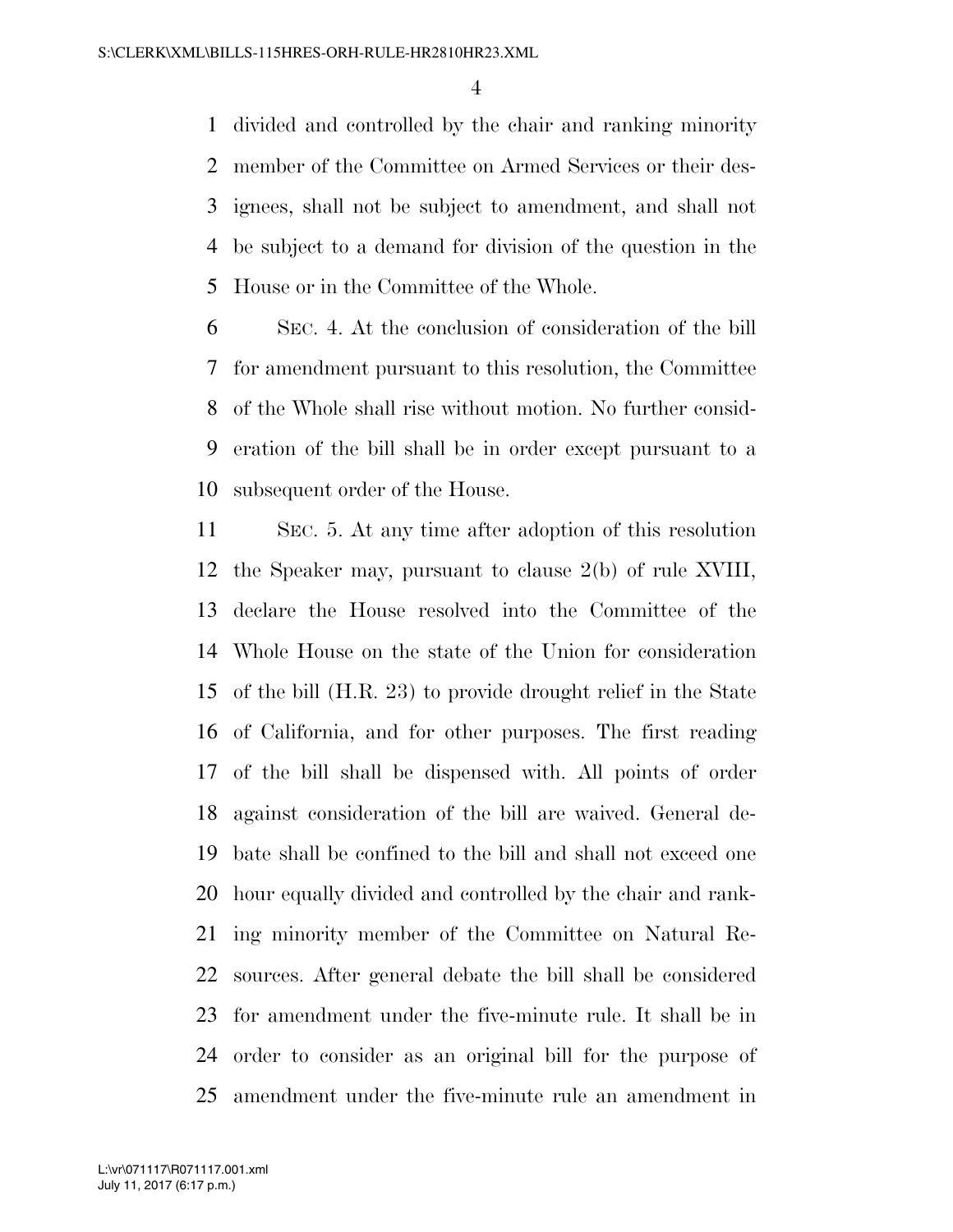the nature of a substitute consisting of the text of Rules Committee Print 115-24. That amendment in the nature of a substitute shall be considered as read. All points of order against that amendment in the nature of a sub- stitute are waived. No amendment to that amendment in the nature of a substitute shall be in order except those printed in part C of the report of the Committee on Rules accompanying this resolution. Each such amendment may be offered only in the order printed in the report, may be offered only by a Member designated in the report, shall be considered as read, shall be debatable for the time specified in the report equally divided and controlled by the proponent and an opponent, shall not be subject to amendment, and shall not be subject to a demand for divi- sion of the question in the House or in the Committee of the Whole. All points of order against such amendments are waived. At the conclusion of consideration of the bill for amendment the Committee shall rise and report the bill to the House with such amendments as may have been adopted. Any Member may demand a separate vote in the House on any amendment adopted in the Committee of the Whole to the bill or to the amendment in the nature of a substitute made in order as original text. The previous question shall be considered as ordered on the bill and amendments thereto to final passage without intervening